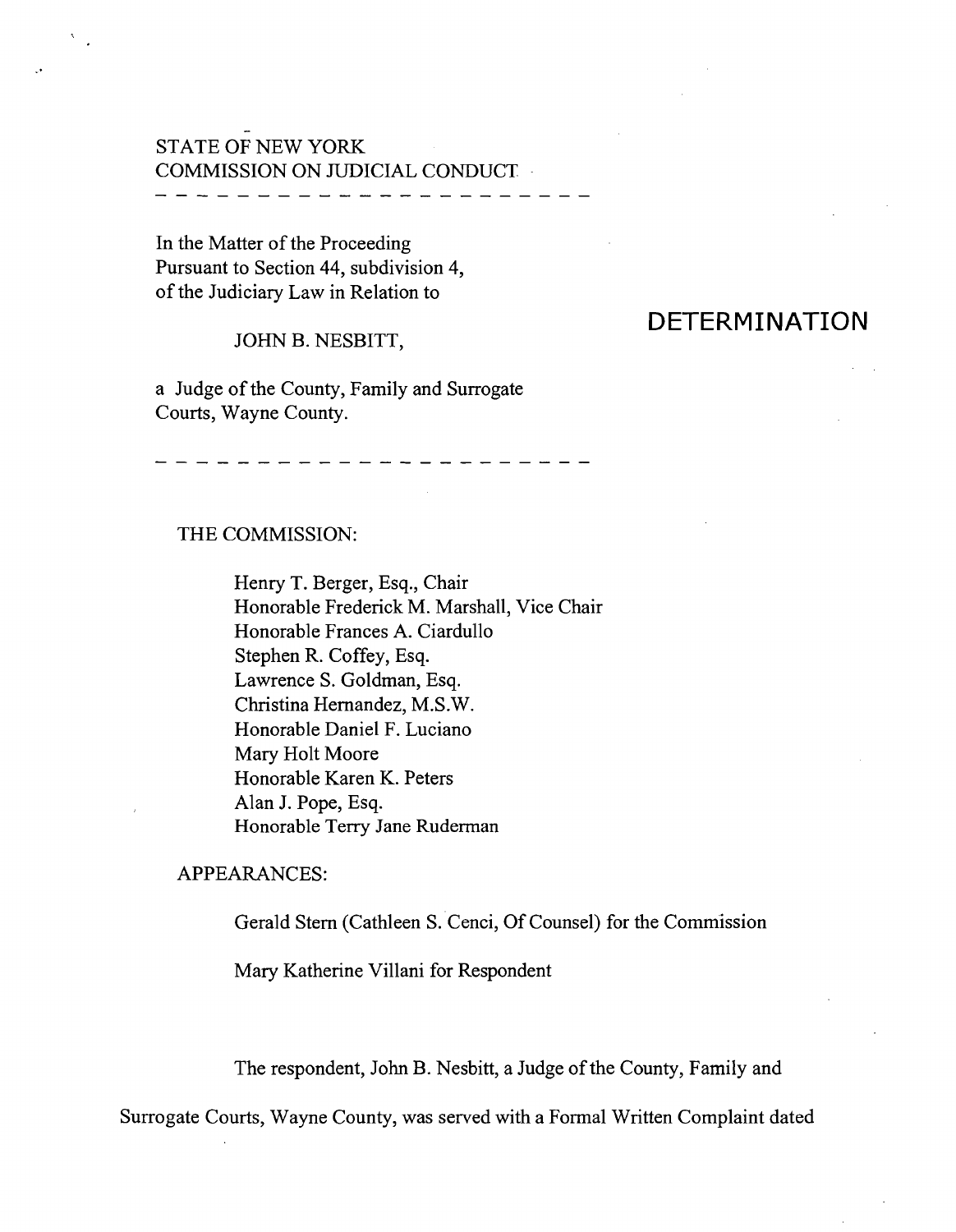January 4, 2002, containing one charge. Respondent filed an answer dated January 15, 2002.

On May 24, 2002, the Administrator of the Commission, respondent and respondent's counsel entered into an Agreed Statement of Facts pursuant to Judiciary Law  $§44(5)$ , stipulating that the Commission make its determination based upon the agreed facts, jointly recommending that respondent be admonished and waiving further submissions and oral argument.

On June 20, 2002, the Commission approved the agreed statement and made the following determination.

1. Respondent has been a Judge of the County, Family and Surrogate Courts, Wayne County since January 1, 2001.

2. On or about July 25, 2001, respondent improperly asserted the prestige of his judicial office on behalf of his son by sending a letter on judicial stationery in a judicial envelope to the Finger Lakes Community College Summer School Program Administrator challenging an administrative determination by the Program Administrator concerning respondent's son's participation in the program. The letter challenged the college administrator's findings and asserted that a hearing had to be conducted before the student was expelled. The letter specifically requested the reinstatement of respondent's son "pending hearing and determination of this matter by competent

2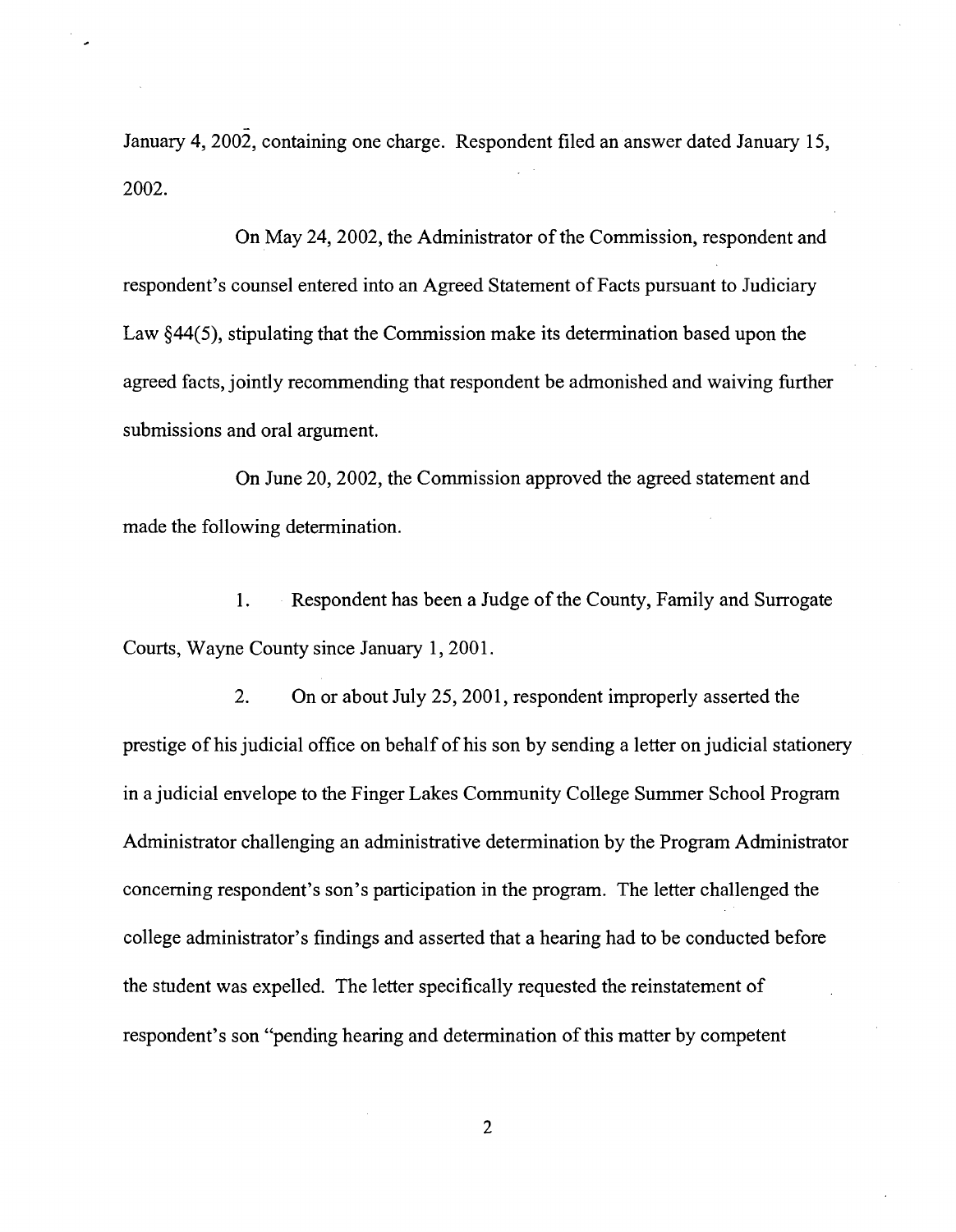authority."

3. Respondent knew that his use of judicial stationery would receive attention and that if the college knew respondent was a judge, the college would refer the matter to its attorney.

4. Respondent now understands that such action on his part inevitably attributes such a letter to his official position as a judge.

Upon the foregoing findings of fact, the Commission concludes as a matter of law that respondent violated Sections 100.1, 100.2(A), 100.2(B), 100.2(C) and  $100.4(A)(2)$  of the Rules Governing Judicial Conduct. Charge I of the Formal Written Complaint is sustained, and respondent's misconduct is established.

By writing a letter on judicial stationery to a school official challenging an administrative determination concerning respondent's son, respondent violated wellestablished ethical standards barring a judge from lending the prestige of judicial office to advance the private interests of the judge or others (Sections  $100.2\text{[C]}$  of the Rules Governing Judicial Conduct). As the Court of Appeals stated in Matter of Lonschein v. State Commn on Jud Conduct, 50 NY2d 569,571-72 (1980):

> [N]o judge should ever allow personal relationships to color his conduct or lend the prestige of his office to advance the private interests of others. Members of the judiciary should be acutely aware that any action they take, on or off the bench, must be measured against exacting standards of scrutiny to the end that public perception of the integrity of

> > 3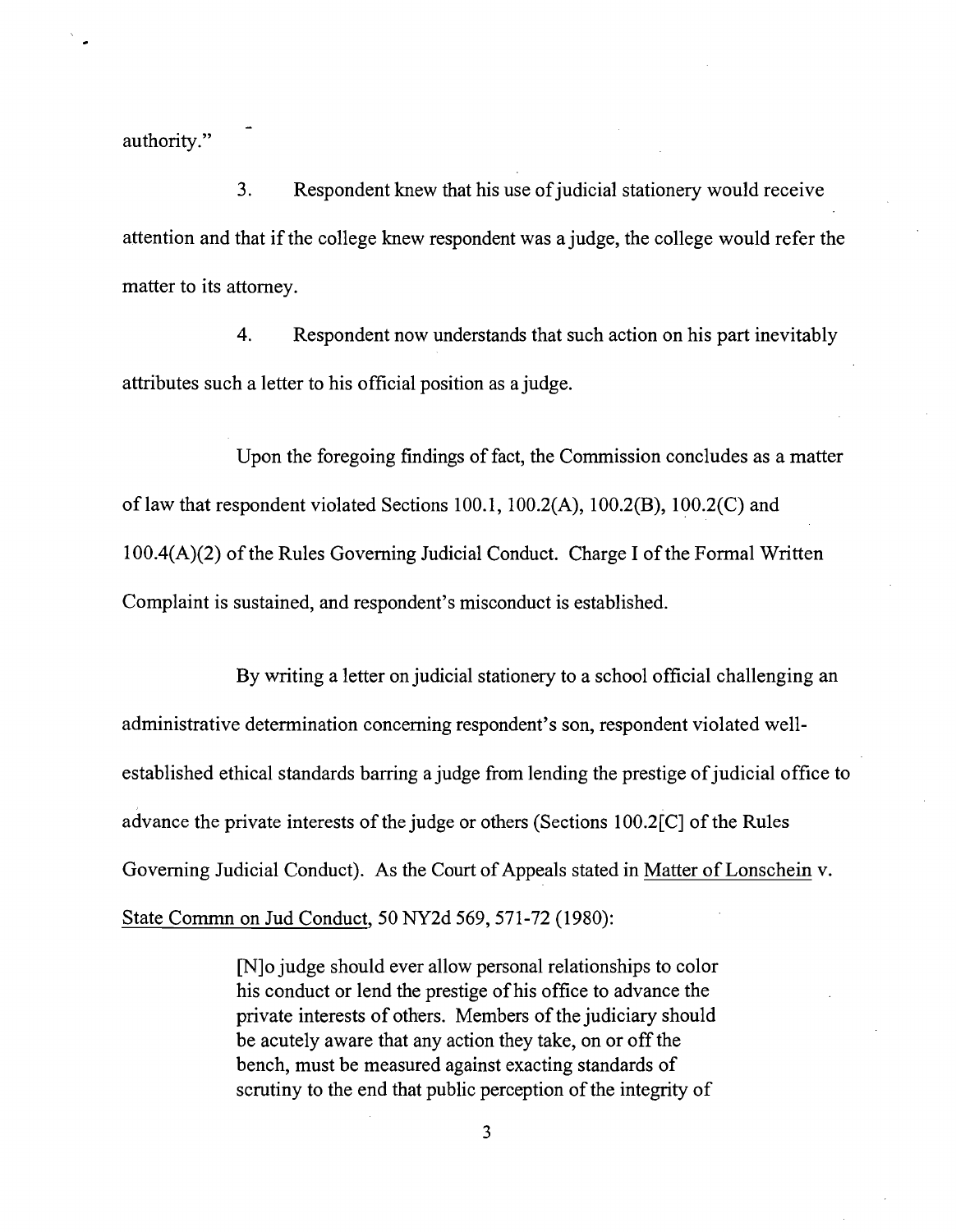the judiciary will be preserved. There must also be a recognition that any actions undertaken in the public sphere reflect, whether designedly or not, upon the prestige of the judiciary. Thus, any communication from a judge to an outside agency on behalf of another, may be perceived as one backed by the power and prestige of judicial office. [Citations] omitted.]

Respondent's judicial stationery lent particular clout to his statements that he had reviewed the matter, that he questioned the legal sufficiency of the school's procedures and that the school should consult an attorney. Using the words "Personal and Unofficial" does not diminish the undeniable impact of such a letter, which inevitably invokes the prestige of the judiciary. Respondent has acknowledged that his use of judicial stationery was intended to influence the recipient to give particular attention to his views simply because of respondent's judicial status. It was improper for respondent to inject his judicial status into a private dispute.

By reason of the foregoing, the Commission determines that the appropriate sanction is admonition.

Mr. Berger, Judge Ciardullo, Mr. Coffey, Mr. Goldman, Judge Luciano, Ms. Moore, Judge Peters and Judge Ruderman concur.

Ms. Hernandez, Judge Marshall and Mr. Pope were not present.